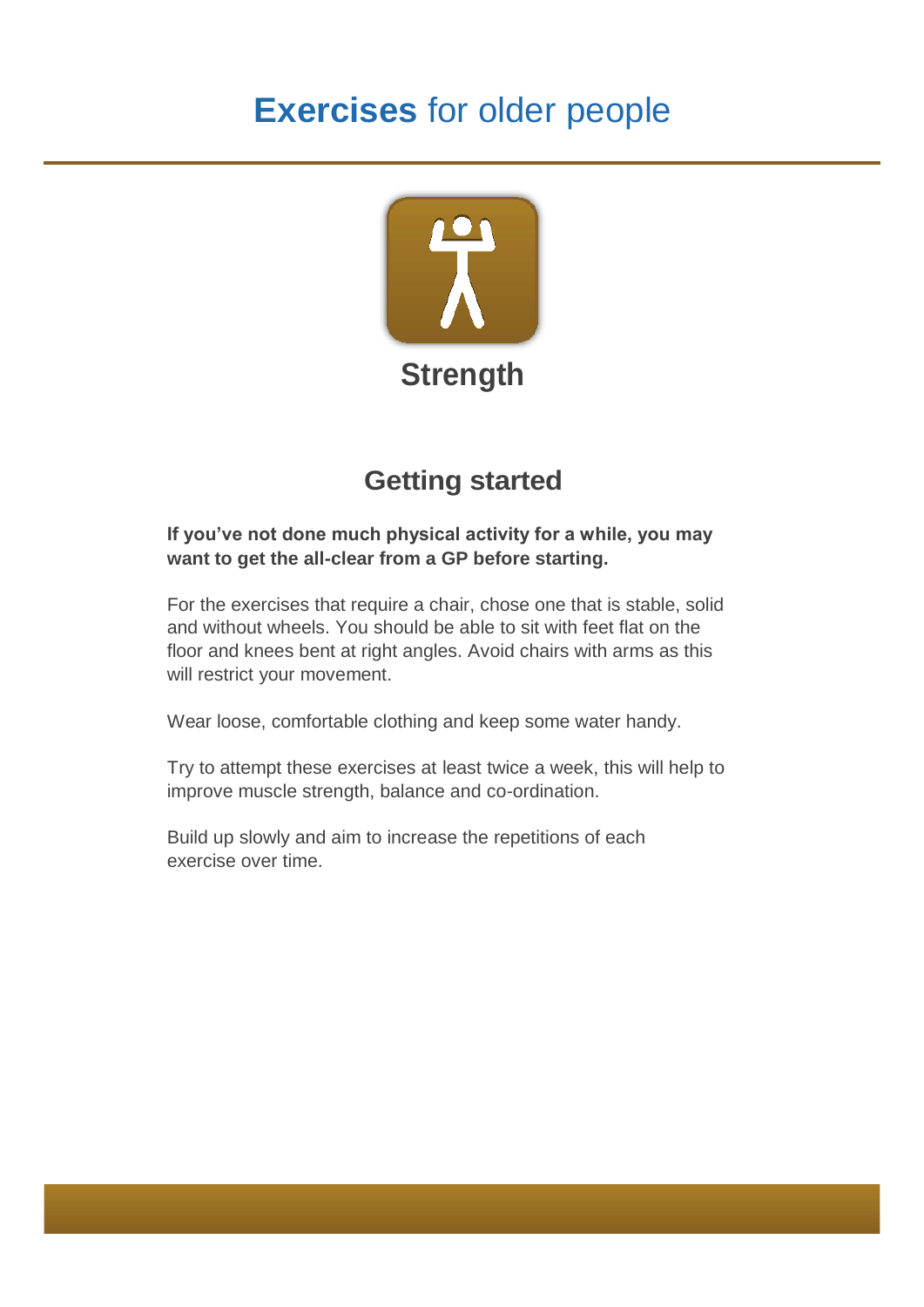

#### **SIT TO STAND**



#### **This is good for leg strength**

- A. Sit on the edge of the chair, feet hip-width apart. Lean slightly forwards.
- B. Stand up slowly, using your legs, not arms. Keep looking forwards, not down.
- C. Stand upright before slowly sitting down, bottom-

first.

Aim for five repetitions - the slower the better.

#### **MINI SQUATS**



A. Rest your hands on the back of the chair for stability and stand with your feet hip-width apart.

B. Slowly bend your knees as far as is comfortable, keeping them facing

forwards. Aim to get them over your big toe. Keep your back straight at all times.

C. Gently come up to standing, squeezing your buttocks as you do.

Repeat five times.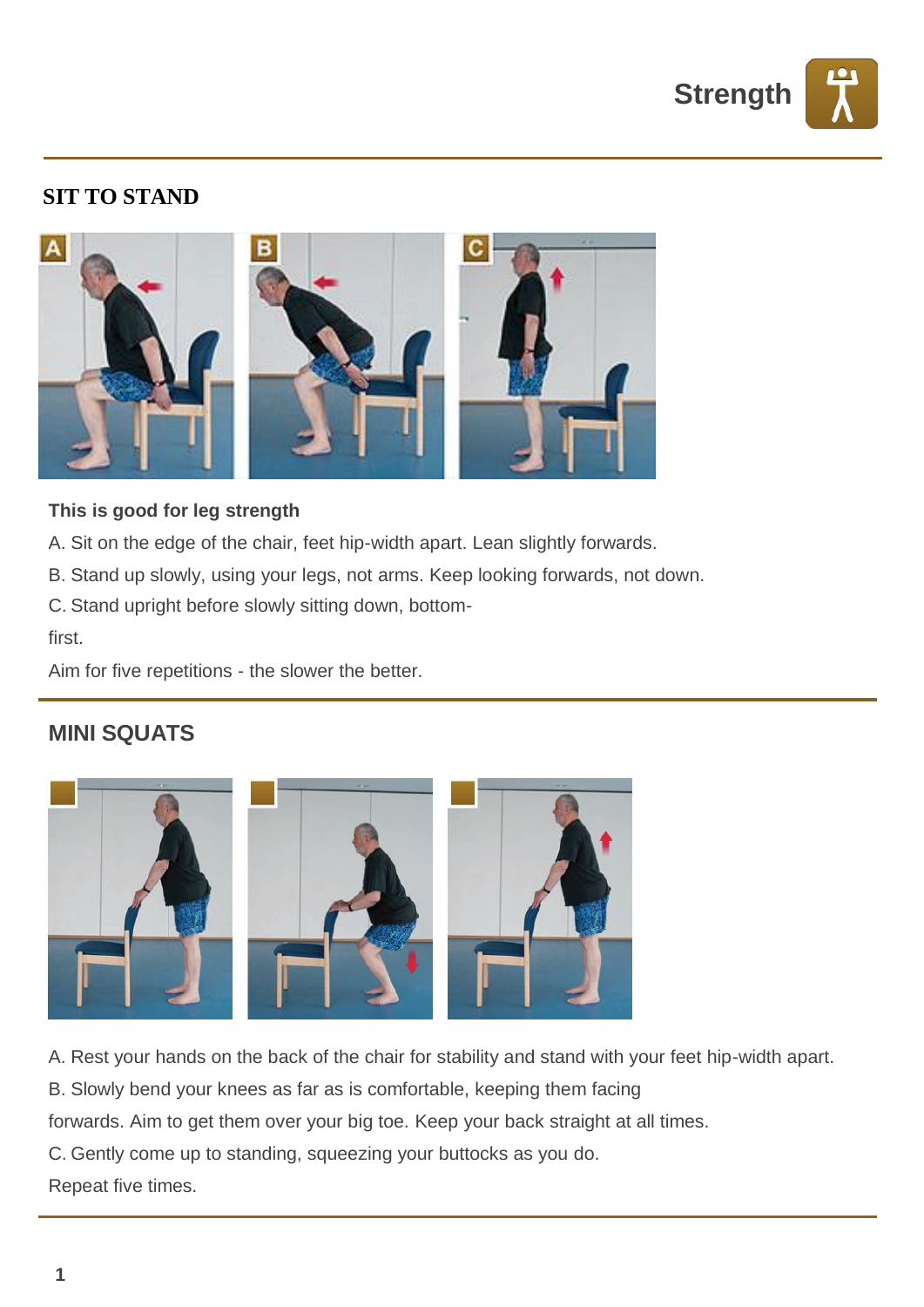

#### **CALF RAISES**



A. Rest your hands on the back of a chair for stability.

B. Lift both heels off the floor as far as is comfortable. The movement should be slow and controlled.

Repeat 5 times.

To make this more difficult, perform the exercise without support

#### **SIDEWAYS LEG LIFT**



- A. Rest your hands on the back of a chair for stability.
- B. Raise your left leg to the side as far as is comfortable, keeping your back and hips straight. Avoid tilting to the right.
- C. Return to the starting position.
- D. Now raise your right leg to the side as far as possible.

Raise and lower each leg five times.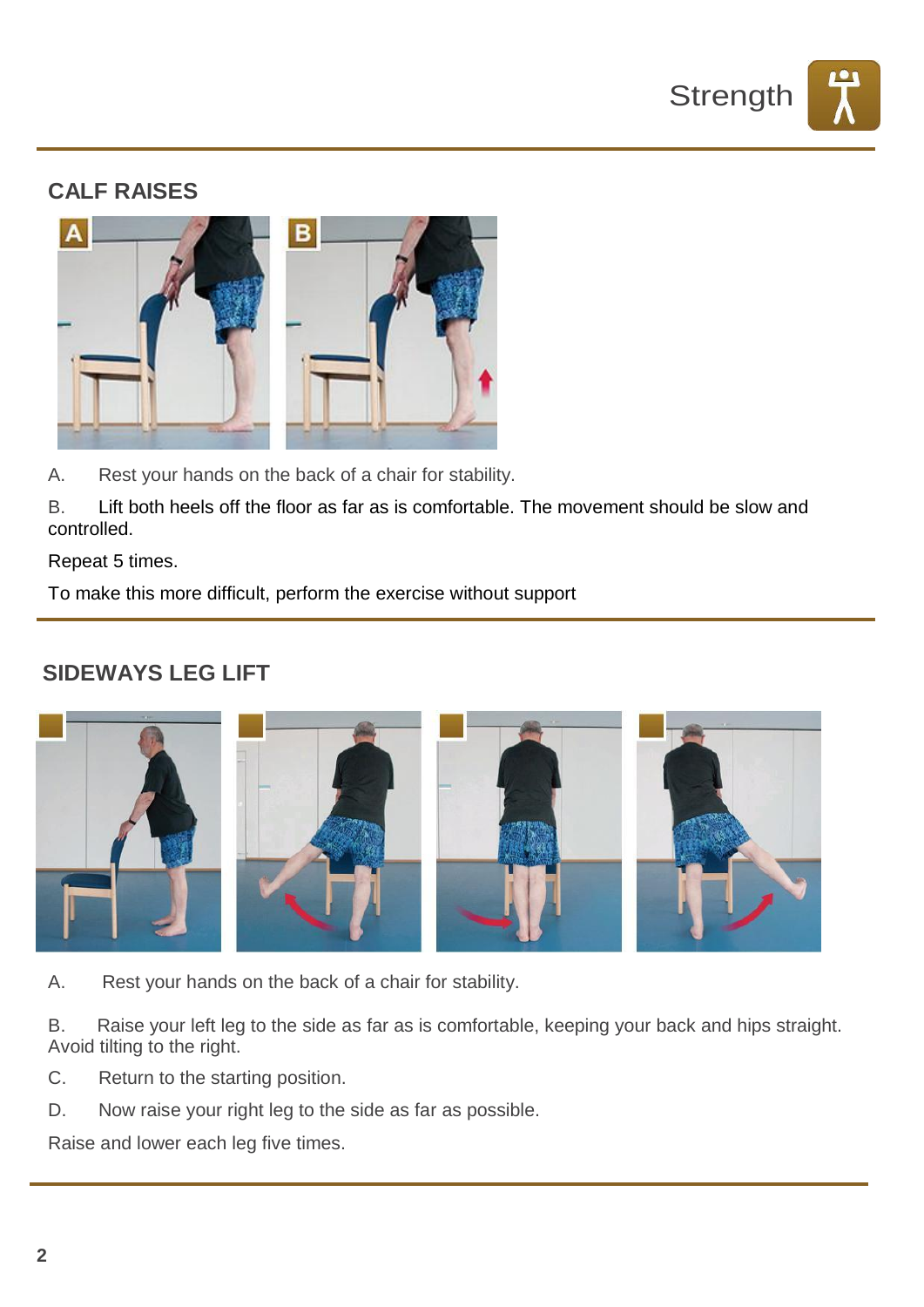

## **LEG EXTENSION**



A. Rest your hands on the back of a chair for stability.

B. Standing upright, raise your left leg backwards, keeping it straight. Avoid arching your back as you take your leg back. You should feel the effort in the back of your thigh and bottom.

C. Repeat with the other leg.

Hold the lift for up to five seconds and repeat five times with each leg.

#### **WALL PRESS-UP**



A. Stand at arm's length from the wall. Place your hands flat against the wall, at chest level, with fingers pointing upwards.

B. With back straight, slowly bend your arms, keeping elbows by your side. Aim to close the gap between you and the wall as much as you can.

C. Slowly return to the start.

Attempt three sets of 5–10 repetitions.